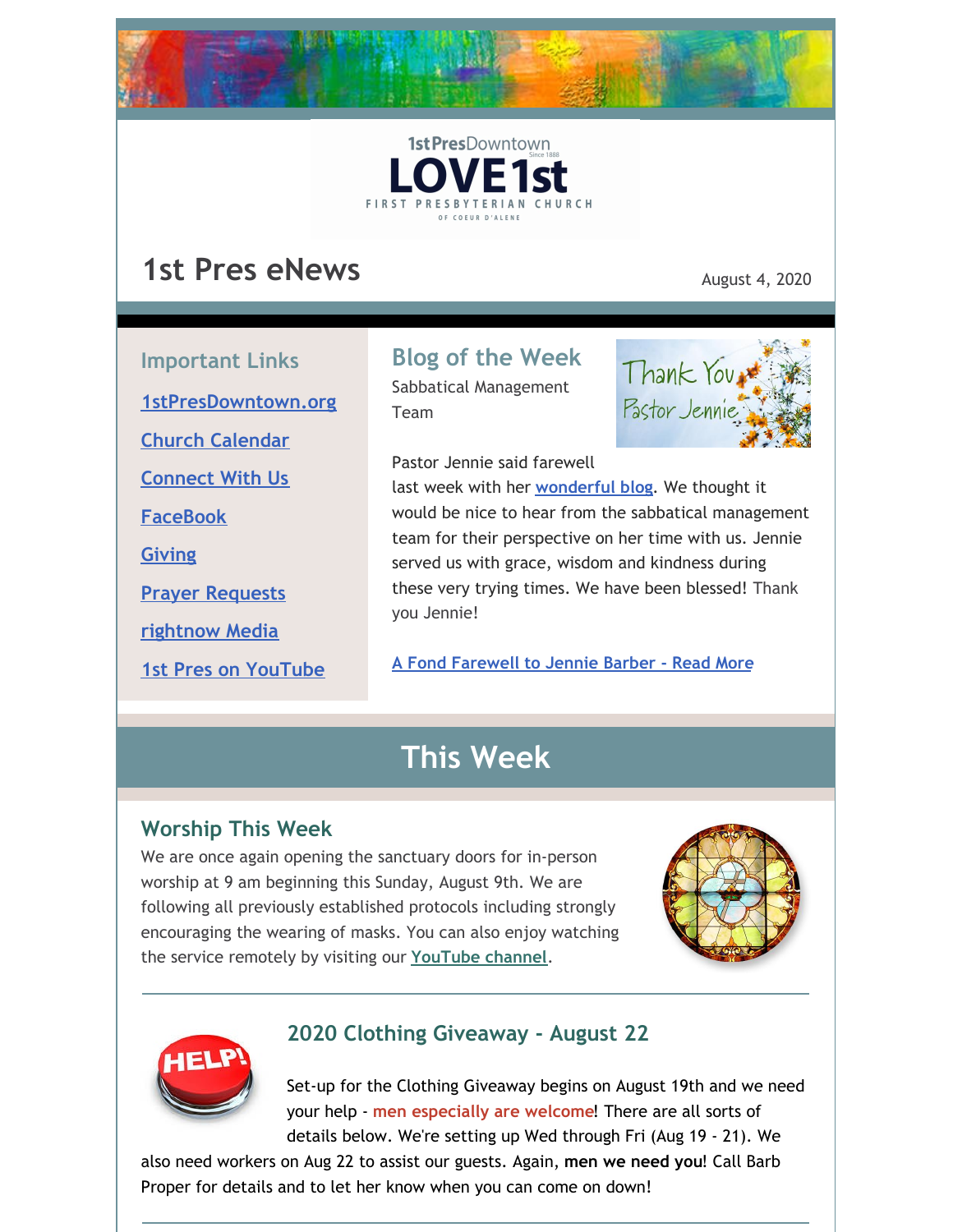### **Ecumenical Kitchen Aug 6th** This Week



1st Pres is serving sack lunches on Thursday, August 6th. Our guests will be arriving around 11:30 so lunches need to be delivered no later than 11 am.

Can you help? Please call Bev Rasor or the church office for details and specific instruction.



**Spiritual Power Lunch** Fellowship and a re-set in the middle of the week!

This eight-week series on John 15 has no beginning and no end (in terms of the universe). You can join at any time - you can pick-up and enjoy this time together with us as we study the word.

This time of encouragement with friends in the Lord can be a great boost in the middle of our week. Bring lunch to eat while we watch and discuss a short video - Going deeper with God and each other. **All are welcome at any time**!

Questions? Contact Wendy Wilson

**Dates**: Wednesdays, July 1 - Aug 19 **Time**: 12 noon - 12:45 **Where**: Krueger Hall

### **Butterflies and Memories** ALSO This Week!



Orchard Ridge is thinking creatively and as a result are hosting a Drivethrough Fundraiser!

**Thursday, August 6, 2020 5 pm - 6:30 pm**

Every dollar raised helps fund their Assisted Living and Memory Care residents who benefit from charitable Christian care.

Vehicles should enter at the 624 W Harrison Ave entrance and exit at the Highway 95 entrance/exit.

### **Lutherhaven Camp for All!** August 11 through August 13 **Next Week**



Lutherhaven has done a FABULOUS job of planning a fun and meaningful program amid the

chaos of this pandemic. They are making every effort to ensure our safety while still allowing for a whole lot of fun. This is an amazing opportunity to enjoy the entire campground with your church family!

You'll find details and registration information **[HERE](https://1stpres.churchcenter.com/registrations/events/466865)**.

Carley will contact you to discuss needs and pricing once you register. Contact Carley if you have questions.

## **Niños con Valor News**

Dana Laursen, Board Chair of Niños con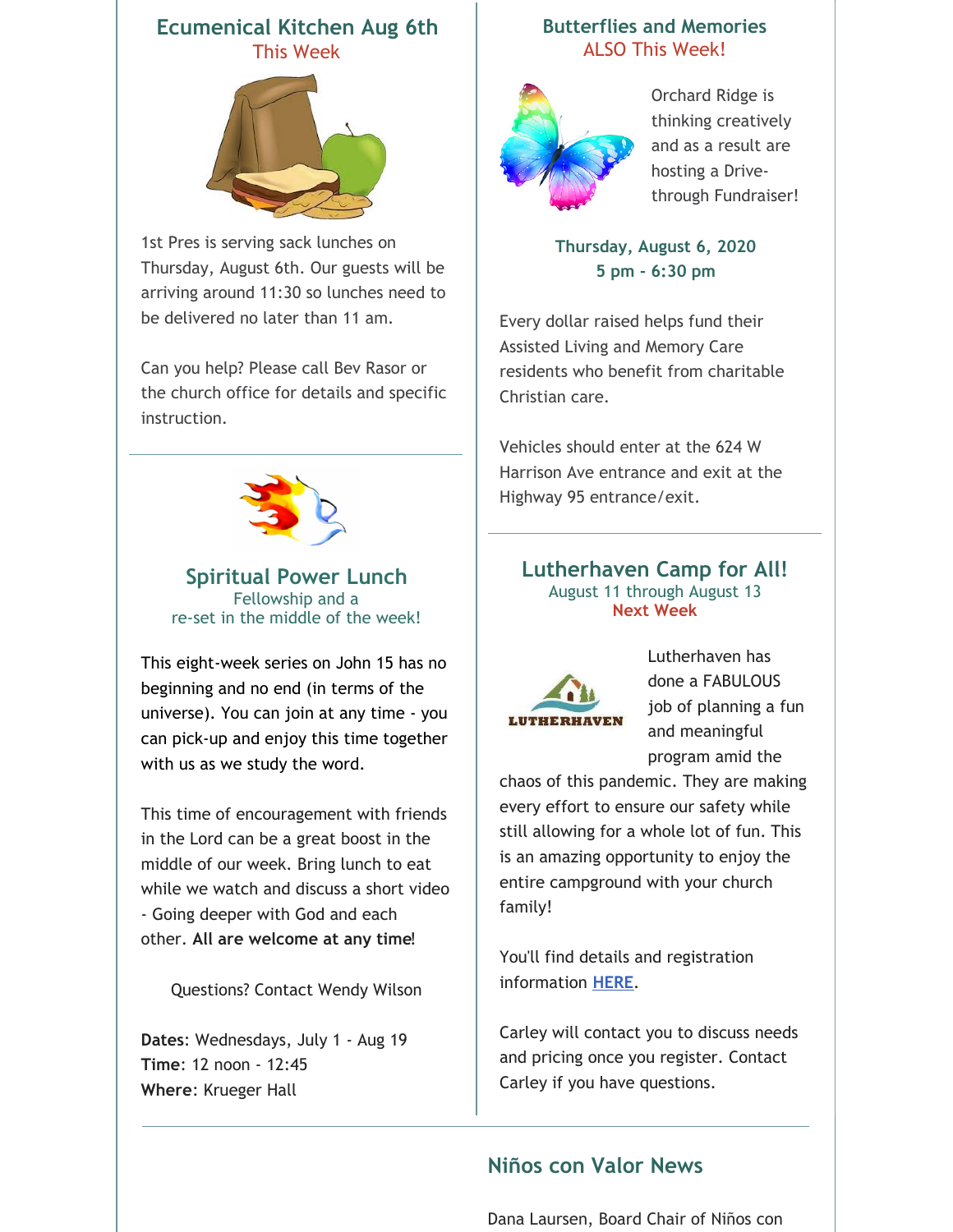

Valor, recently sent an update regarding the health and welfare of the children and staff at the orphanage. We've posted the letter on the website so you can read the details. **[Read](https://www.1stpresdowntown.org/nintildeos-con-valor.html) More**

## **Volunteers Are Needed!**

## 2020 Back-to-School Clothing Giveaway August 22

We're having trouble rounding up the necessary personpower to make sure this year's clothing giveaway is a success. Set-up Wed-Fri will mainly be moving racks of clothing and organizing tables. Since we've limited our guests to elementary ages the set-up is smaller than it has been in the past.



Help the day of the event is especially important - not just during the actual event but with clean-up. Many hands make light work!

Following the CDC guidelines, masks will be required and we are limiting those entering at any given time. **Please call or email Barb Proper** and let her know when you are able to help. We thank you for your continued support in this venture, showing our community our Love First in action.

### **Set-up** & **Final Sorting Schedule**

August 19: Morning & Afternoon August 20: Morning & Afternoon August 21: Finalize set-up and signage

### **The Day of the Event 8/22**

7:30 - 8:30 am Set-up 8:30 - 11 am Doors Open 11 am- 12 noon Clean-up

### **Sunday's Service** Watch again or for the 1st time!

Pastor Craig is back and didn't disappoint with his first postsabbatical message. He spoke of rest and refreshment and the between spaces (you'll need to listen to pick up that thread!).

Welcome to our new Technical Coordinator, Blake Miller! As always, many thanks to the team that made broadcasting the service possible! **Watch this service or any of our past services on our [YouTube](http://r20.rs6.net/tn.jsp?f=001TAEhPUeQXKS9PqOcukkRsNWUgGUBHZ7_nsdteClYMruoiLz1t14TsRr7UTt-UexyP7z8jFaaIPKIpT969G_ZUIkYi5mYoaY3H9bWFO_7npHXgu-wj68OzdnwykJslgohuottq9rPNR3w65MF7RkVXiqP9csz0dJjjE9juxHUxnD7AALW2Znqj4jNvmwW1hgb&c=xj6uxv4Ure-jLmebrsiWHqZgofQxk1jiFOFxtq_GIS985IIRxfa2wg==&ch=yLb4idgMcf26VkL_Lc86HYFK_5hMVavweuM2KPPMNNX6Iob9yt8sLA==) Channel**



## **Church News**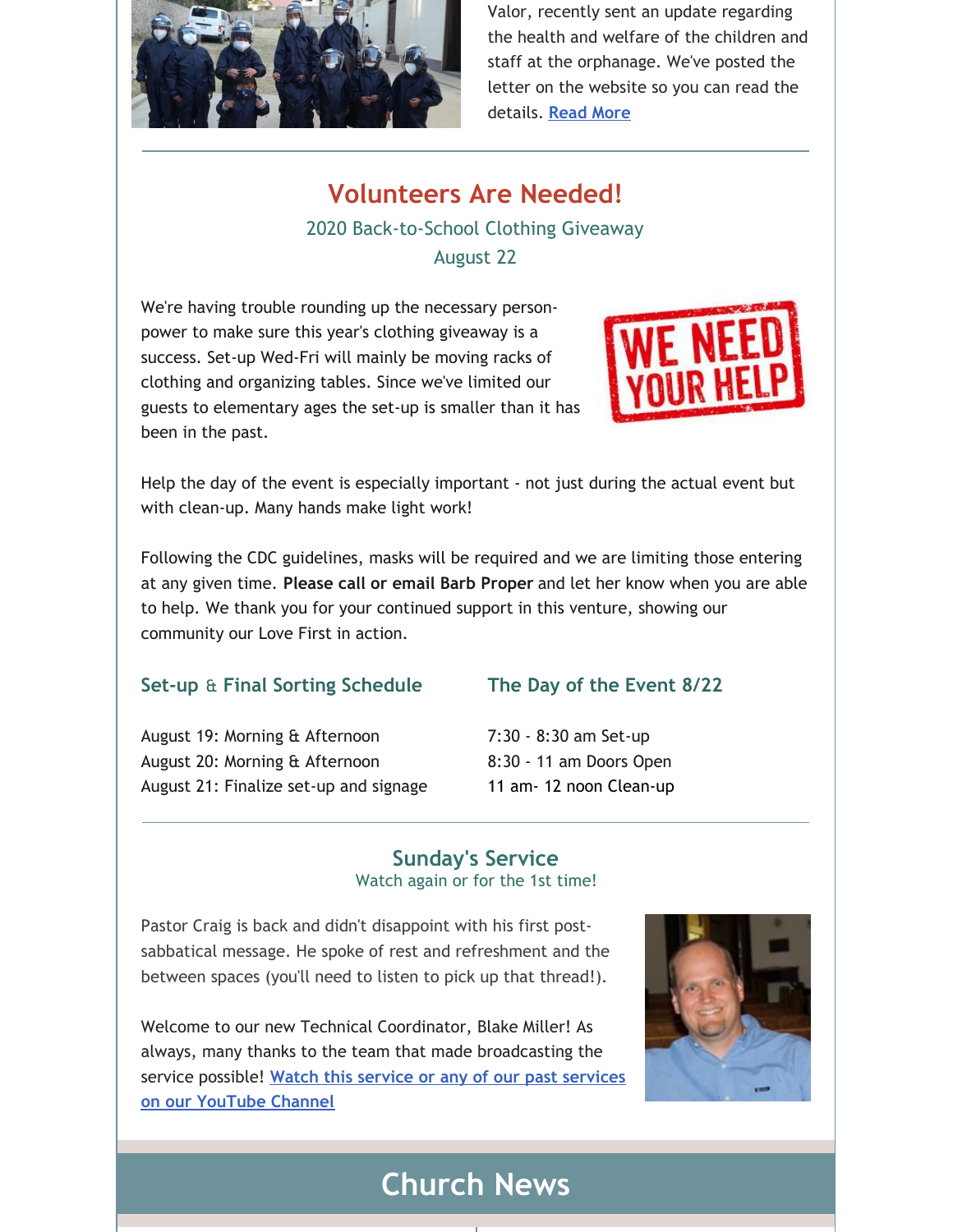### **iPray Requests Online**



As a praying church, we invite you to make prayer requests on behalf of yourself or others. This can be easily done using the page on our website: **Prayer [Requests](https://www.1stpresdowntown.org/prayer-request.html)**

Prayer requests are forwarded to the iPray team who lift your prayers and praise requests to God our Father. If you'd prefer to remain anonymous, be sure to mention that in your request. If you'd like Pastor Craig to know of your prayers, please mention that and the receptionists will pass on the information.

If you're having any trouble with the website, please **email [Janet](mailto:janet@1stpresdowntown.org)**.

### **Our 1st Pres [Website](http://www.1stpresdowntown.org/)**



**Visiting the Church Office** Our New Normal

Please call the office to schedule any appointments so we can make sure whomever you need to visit is available.

### **Job Postings**

### **Custodian / Groundskeeper**

We are still in search of our new Custodian/Groundskeeper. This is a fulltime, hourly position which reports directly to the Church Administrator and is accountable to the Building and Grounds Team and to the Session of the church.

If you know of someone interested in this position, check out the full details on Indeed: **[Custodian/Groundskeeper](https://www.indeed.com/job/custodiangroundskeeper-1713db722b958251)**.

## **Family Promise** You Can Help! Sept 27 - Oct 4

Our gift to the guests of Family Promise are meals delivered to 'static' locations. Be thinking about what you'd like to contribute. Contact Teri Burch if you have questions: **[riverburch1@gmail.com](mailto:riverburch1@gmail.com)**.

**1st Pres Hosting**: Sept 27 - Oct 4 **What's Needed:** Food Donations

Bill Burch will be coordinating food collection and distribution. If you have questions call: **208.755.3212**

# **Youth Update**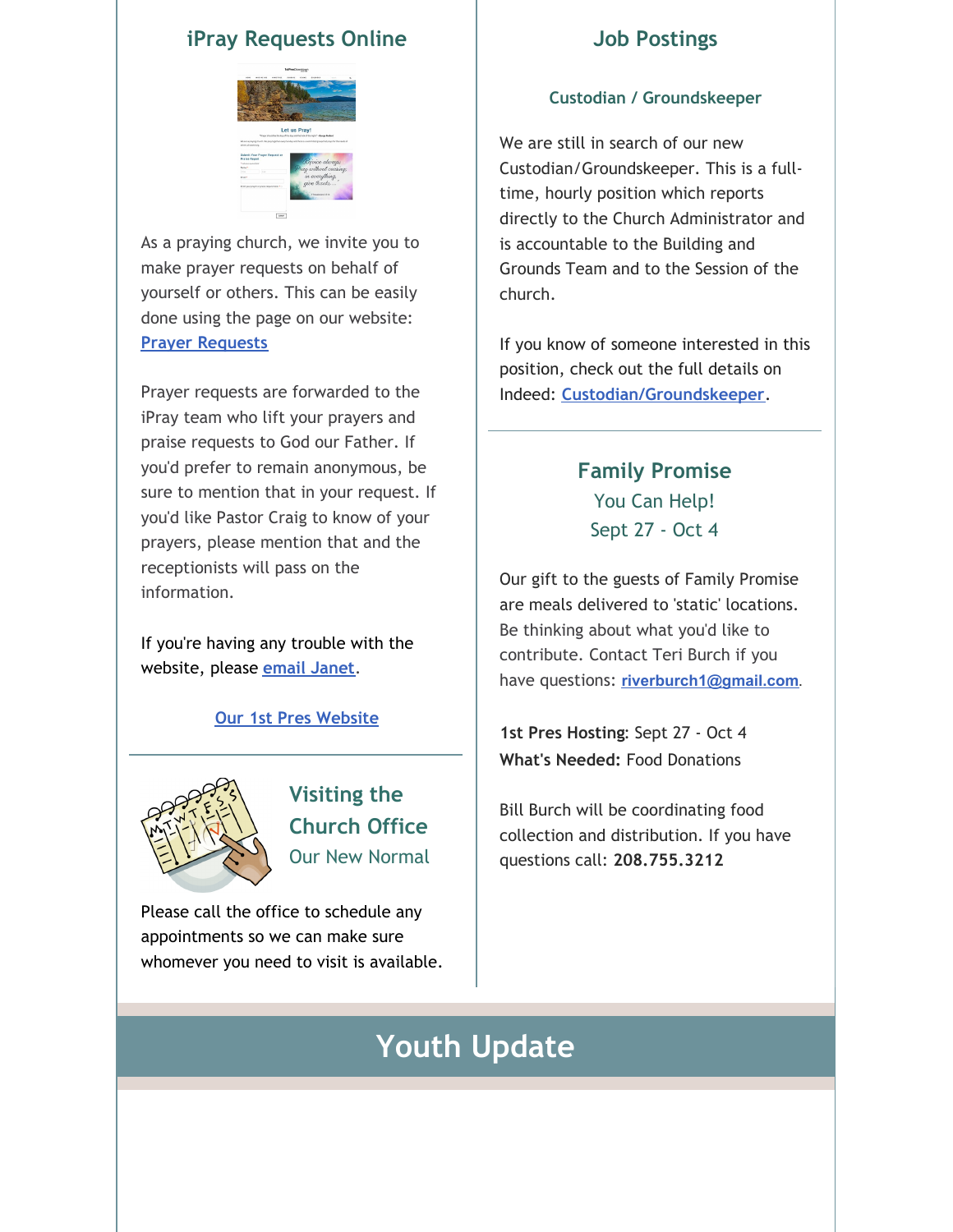I praise you because I am fearfully and wonderfully made: your works are wonderful. I know that full well.  $-P_{4}$ alm 139:14  $\mathcal{U}(\mathcal{V})$ 

This week we will continue the series titled "What are you afraid of?" by AJ Crocker using the Rightnow Media platform. For those who are unable to attend, if you would like to catch up and follow along at home, log into Rightnow Media using the church account for access. The lesson will be followed by games and activities that allow for social distancing.

### **[Rightnow](https://accounts.rightnowmedia.org/Account/Invite/FirstPresDowntown?returnUrl=https://www.rightnowmedia.org/Account/Media/InviteReturn) media**

### **This Wednesday, August 5th** 6:30 – 8:00

1 XXXXE1 All youth are welcome to meet on Wednesday evenings for games and lessons led by the Youth Team!

# LutherHaven Family Camp

August 11 through August 13th **[Register](https://1stpres.churchcenter.com/registrations/events/466865) Now** - Registration Closes August 5th



Let's all go! There are all sorts of details below in the Children's Ministry section or you can go to the registration link above to learn more. Carley will help you with the details!

### **Schedule**

### **Sundays**

Sunday services are once again in the sanctuary and online. Contact Shastina to see if there will be any meetings at the

#### **Wednesdays, 6:30-8pm**

All youth are welcome to meet on Wednesdays for outdoor activities throughout the month of July.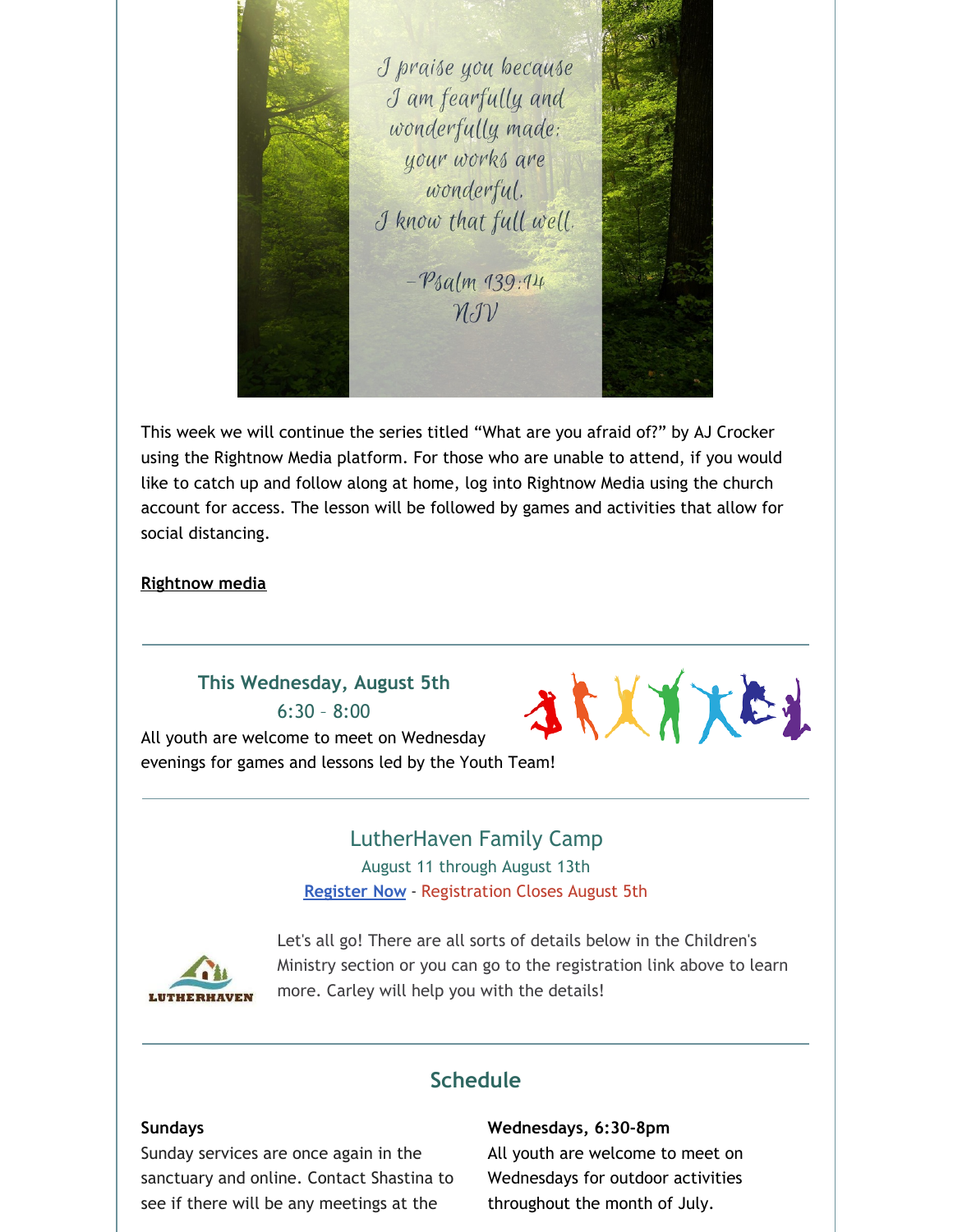church.

Please feel free to call or text me with questions, concerns, or prayer requests!

Shastina Blackston Youth Team Chair 208-961-1152 **[shastinasings@gmail.com](mailto:shastinasings@gmail.com)**

# **Children's Ministry**

Hey Families,

Hello Families!

We just got back from Kindercamp at Lutherhaven on Sunday and I can report, Lutherhaven has done a FABULOUS job at planning a

fun and meaningful program amid the chaos of this pandemic. They truly made every effort to ensure our safety while still allowing for a whole lot of fun. Here is just a sampling of what you can expect:

- Worship and campfire songs (outdoors and socially distanced).
- Delicious meals served outside on distanced picnic tables for each family unit (you will wear masks in the dining hall line where you will be served by the staff buffet style).
- Lots of activity options such as guided arts and crafts, self-led arts and crafts, tons of games for free play, a giant human swing, zipline, archery, climbing wall, a huge water slide, plenty of time in the water with paddleboards, canoes and tubes (certain activities require masks unless you can socially distance, which is very possible with our group).
- Plenty of time to reconnect with your church family
- There are many activities that children as young as 3 could easily participate in.

More details and how to register below!

## **Hangout at the Barn Followed by a Picnic Saturday, August 8th, 11 am**

What can make hanging out with your church family even better? BABY ANIMALS! Join us at Big Red's Barn to fellowship with one another and to love on some adorable animals. The entry fee is \$8 which includes a feed cup; ages two and under are free with a paid adult.



If you have never been to Big Red's, you are missing out!**Check out their [website](https://bigredsbarn.com/)**. We will follow that up with a picnic at North Pines Park off of Lunceford. Please bring a sack lunch. Scholarships are available upon request,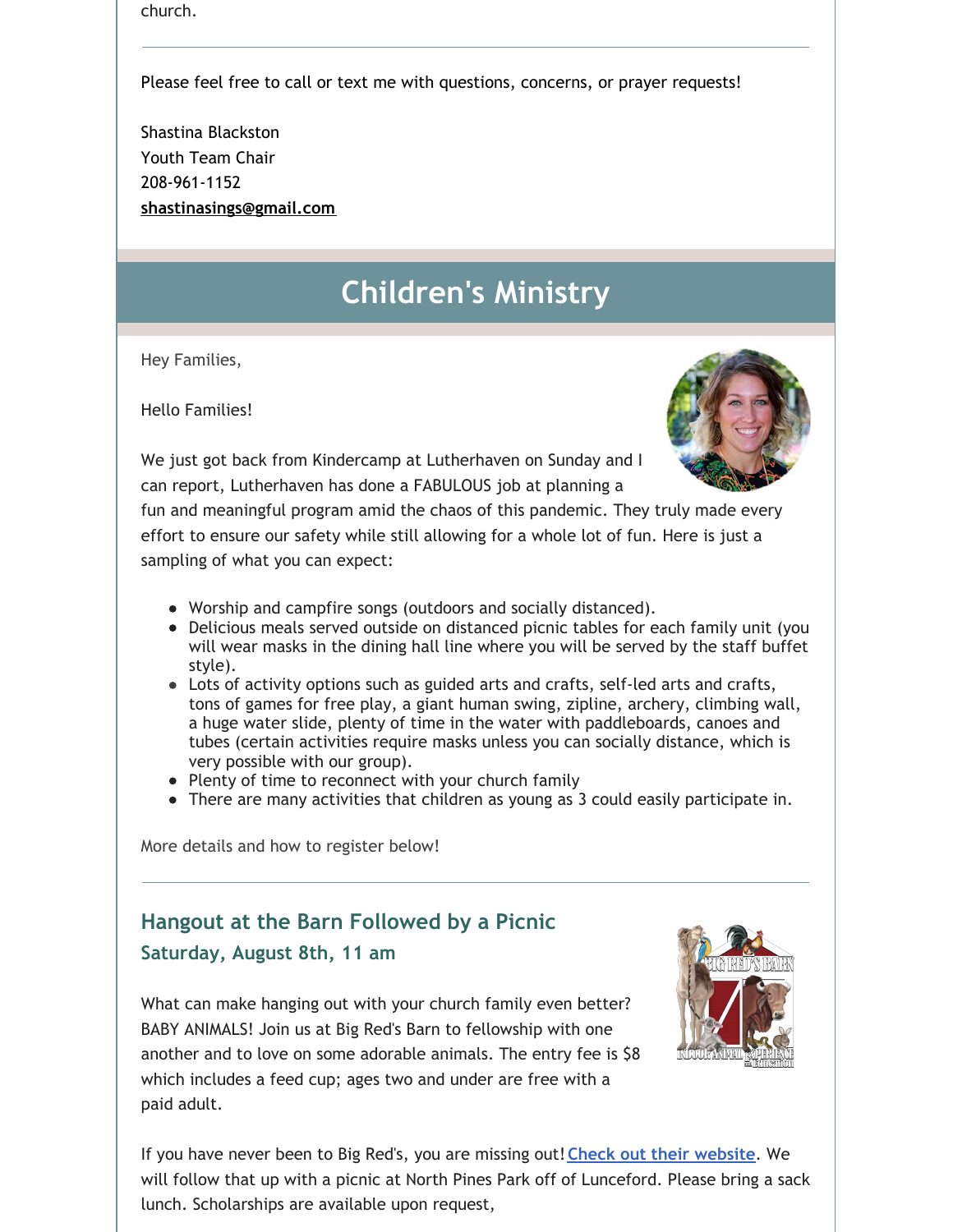e-mail **[Carley@1stpresdowntown.com](mailto:Carley@1stpresdowntown.com)** for more information about the event or for a scholarship. **[Sign-up](https://1stpres.churchcenter.com/registrations/events/478777) Now!**

> LutherHaven Family Camp August 11 through August 13th **[Register](https://1stpres.churchcenter.com/registrations/events/466865) Now** Registration Closes August 5th



Lutherhaven is working with local groups to try and offer a modified camp experience. There will not be counselors provided by the camp, rather, the church will provide chaperones or you can attend as a family. The programming will consist of a combination of both Lutherhaven staff and church staff. There will be many activity options, although Lutherhaven doesn't know exactly what they will be at this time.

See rates and various camp options below. All rates include programming, but dining hall meals are a separate fee. We will be eating dinner on the 11th, breakfast, lunch, and dinner on the 12th and breakfast 13th.

**Family Camp Experience:** Your whole family can stay together in a cabin and enjoy the camp experience together. Another option is to split a cabin with another family you feel comfortable sharing close quarters with. You would be invited to all programming and meals. This would be a great time of fellowship and lots of fun!

### **Rates:**

**Cabin**: \$50 per night plus meals **Tent Space**: \$20 per night plus meals**\* RV Space:** \$40 per night plus meals**\* Yurt:** \$40 per night plus meals

**Child/Youth Experience:** Send your child/youth (incoming 3rd grade through Highschool) to camp. This will be similar to a "normal" Lutherhaven experience except the counselor will be provided through the church. The cost for this option including lodging and meals would be a total of \$75.00. We will have cabins separated out by ages and gender. Depending on sign-ups, we hope to offer an elementary cabin, a middle school cabin (including incoming 6th graders), and a high school cabin.

**\*** You may bring your own food to prepare.

### **Meal Daily Rates**

**Adults: 18+ years**

### **Youth/Children**

**Breakfast**: \$11.75 **Lunch**: \$13.25 **Dinner**: \$14.50

**Breakfast**: \$8.75 **Lunch**: \$9.75 **Dinner**: \$10.75

## **Zoom Connect and Learn**